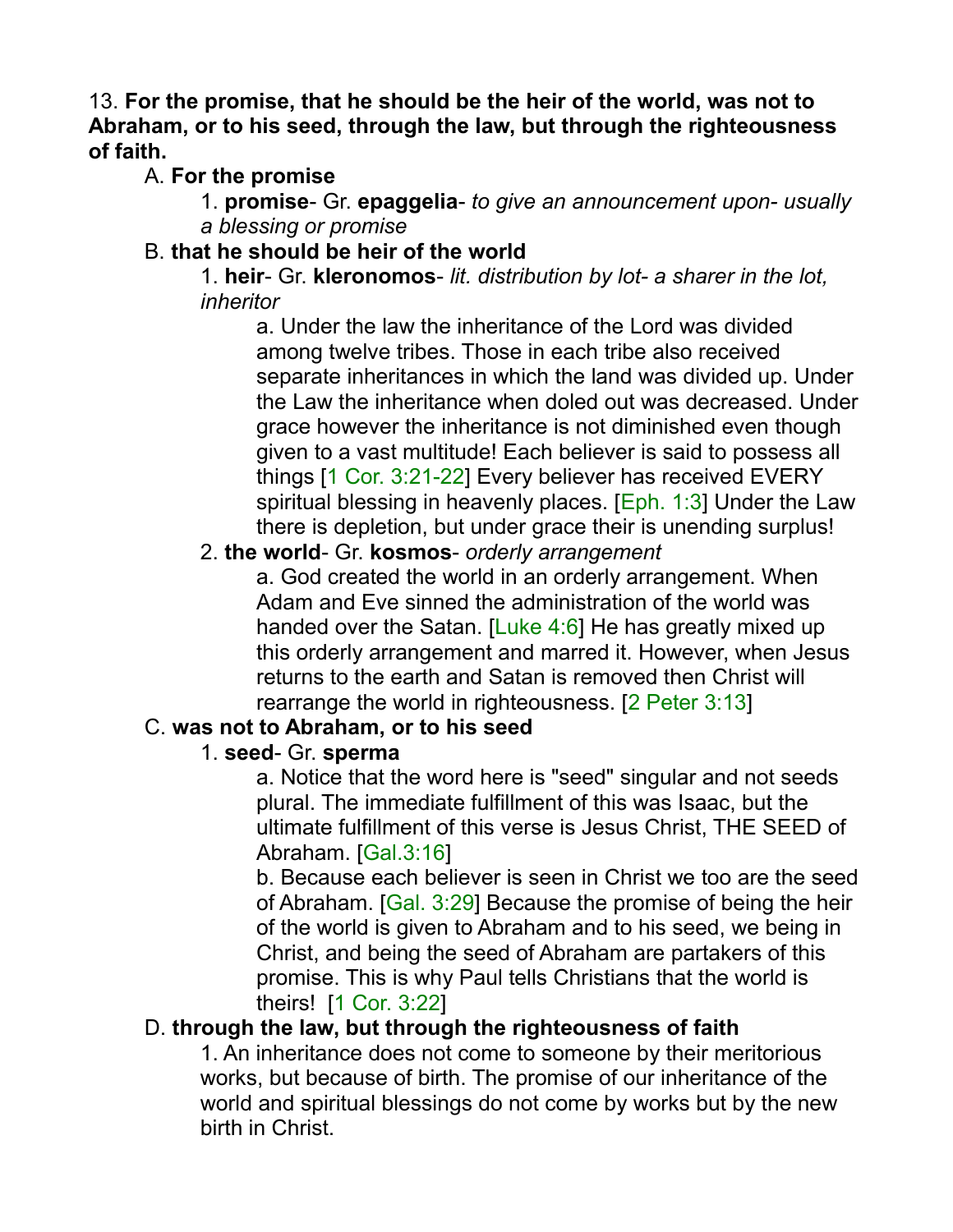2. When we come to God we must stand upon God's grace in that we were born again and made righteous as a gift. We will not enjoy our inheritance by trying to earn it. The next age will see a new world in which only dwells righteousness. Since we are made the righteousness of God in Christ we are fit citizens of this new world.

#### 14. **For if they which are of the law be heirs, faith is made void, and the promise made of none effect:**

### A. **For if they which are of the law be heirs**

1. **if**- Gr. **ei**- *third class conditional- if it be the case then...*

2. Those under the law cannot be heirs because the law is based upon works which is not what governs an inheritance. This mistake was made by the rich young ruler. He asked what he must do to inherit eternal life. [Mark 10:17] These two principles are inconsistent with each other. Inheritance comes by birth and not works.

### 15. **because the law brings about wrath; for where there is no law** *there is* **no transgression.**

#### A. **The law works out wrath**.

1. Before the law works out wrath it works out sin. The law actually bring sin alive and out to the surface of a person. [Romans 7:5, 7:8, 1 Cor. 15:56] The law brings out sin and thus it also brings out God's wrath against sin. God the righteous judge of the universe can not tolerate sin but must judge it. The gospel reveals both God's love and judgment. God loved us so much that he sent Jesus His Son to bear His holy wrath in our place so we can be reconciled.

#### B. **Where there is no law, there is no transgression**

1. **transgression**- Gr. **parabasis**- *to walk beside or outside of the line*

2. There is a difference between sin and transgression. Sin is anything against God's nature. Transgression is a act against the known and expressed will of God. You can sin and not transgress. If you have a lead foot you can speed for years but once a sign is posted that says 55 then your speeding turns into transgression. Before the Law people sinned, but there is no actual transgression because there was no law given.

a. This verse does not say that where there is no law, there is no sin. It says there is no transgression. Sin was around before the Law but when the Law came sin became exceeding sinful because sin turned into transgression. [Romans 7:13] b. Adam did not just sin in the garden but he was guilty of transgression. It is true he sinned by eating of the forbidden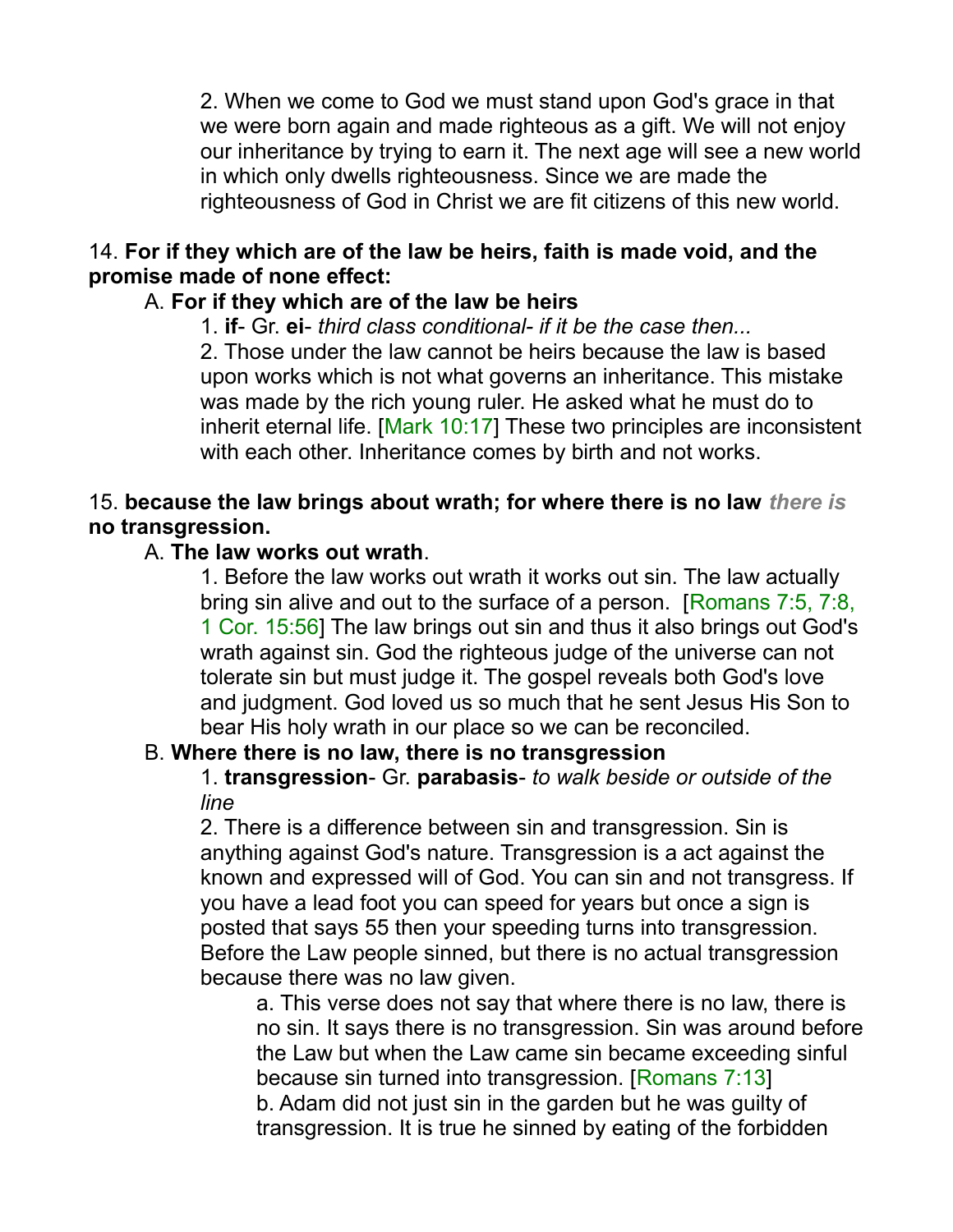fruit but he also transgressed because he had a clear commandment not to eat and he did. Sin was exceedingly sinful in his case. Both Adam and Eve were in transgression. Adam had a first hand commandment from God not to eat and was not deceived when he ate. Adam told his wife not to eat of the fruit but she was deceived. Although she was deceived it says she was still in transgression. [1 Tim. 2:14]

16. **Therefore it is of faith, that it might be by grace; to the end the promise might be sure to all the seed; not to that only which is of the law, but to that also which is of the faith of Abraham; who is the father of us all,**

## A. **Therefore it is of faith, that it might be by grace**

1. **grace**- Gr. **charis**- *unmerited favor and blessing, strength, and influence upon the heart*

2. This is the balance of the Word of God. Grace is God's part and faith is man's part. Many teach God's grace alone and this tends to hyper-soveriegnty. Many teach faith alone and this makes faith a work we must do to get God to move. Biblical faith is always rooted and founded upon biblical grace. God's grace was given fully and completely through the finished work of Christ. Grace is what God has already done for man and offers freely without personal merit or performance. Faith is man's positive response to what God has already provided for man. We cannot biblically exercise faith in something God has not provided for in grace through the finished work of Christ.

#### B. **to the end the promise might be sure to all the seed**

#### 1. **sure**- Gr. **bebaios**- *stable*

a. The promise is stable, firm, and steadfast because it is of grace. If it was of works then it would be quite unstable, unsure, and uncertain. The promise is sure because of God's grace. When God performs what is necessary to give us His promise and it is up to us to just receive it then the promise is sure and steadfast. This sure promise is that we are heirs of the world to come. Our life on this planet is not over when we die and go to heaven. God has plans for this earth in the ages to come. The earth will be remade and renewed by God and the New Jerusalem will come and rest over it. The redeemed can then freely move from the heavenly city to the earth and back. [Rev. 21]

#### 2. **all the seed**

a. All the promises of God are sure to ALL of God's seed because they are based upon God's promise of grace and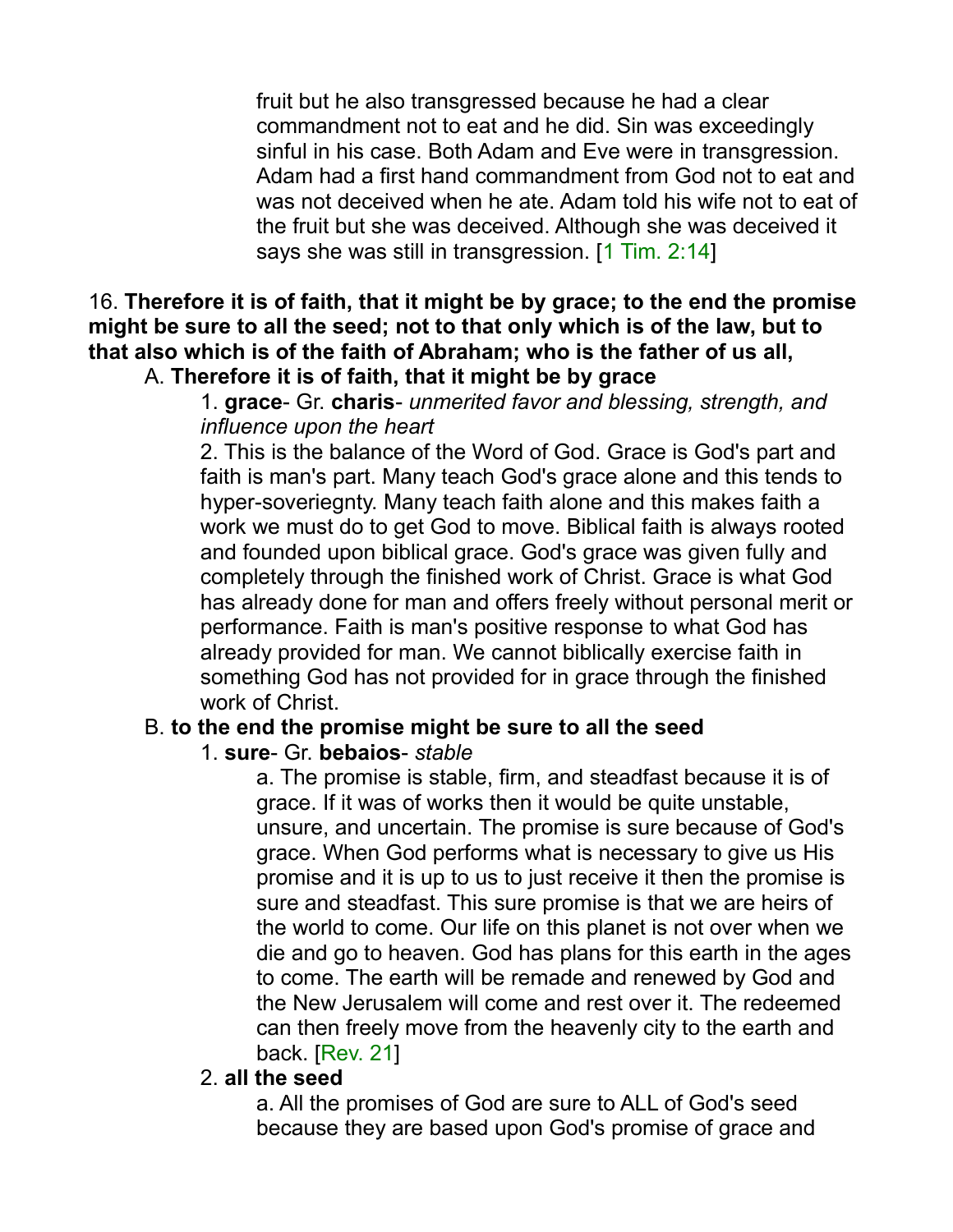upon the finished work of Christ. Even if a believer misses out on a blessing in this life, God will make sure it is realized in the next. We all will have glorified bodies with no sickness [healing], we will live on streets of gold in mansions [prosperity], and be blameless in God's sight [righteousness]

C. **not to that only which is of the law, but to that also which is of the faith of Abraham; who is the father of us all**

1. The promise of grace is given to both Jew and gentile. Both have to receive it on God's condition which is faith in Jesus Christ.

2. Abraham again is the natural father of the Jews and a spiritual father of believing gentiles. God called Abraham a father of many nations so we can call him so as well.

17. **(As it is written, I have made thee a father of many nations,) before him whom he believed, even God, who quickeneth the dead, and calleth those things which be not as though they were.**

A. **As it is written, I have made thee a father of many nations**

- 1. **made** Gr. **tithemi** *perf. act. -to place or set permanently*
- 2. **father** Gr. **pater**
- 3. **nations** Gr. **ethnos** *ethnic races; gentiles*
- B. **before him whom he believed**
	- 1. **before him** Gr. **katenanti** *directly opposite; face to face* a. The Lord appeared to Abraham face to face and preached the gospel to Abraham [Gal. 3:8]
- 18 **who, contrary to hope, in hope believed, so that he became the father of many nations, according to what was spoken, "SO SHALL YOUR DESCENDANTS BE."**

# A. **who, contrary to hope, in hope believed**

- 1. **contrary** Gr. **para** *near, beside*
	- a. This can mean contrary to natural hope Abraham in supernatural hope believed. However, I believe this means that Abraham was near or beside hope with was Jesus Christ when He appeared to Abraham. Galatians 3:8 says the scripture preached the gospel to Abraham. Jesus is the Word or Scripture. He appeared to Abraham and revealed the plan of Himself as Abraham's Seed that would bless the whole world. Abraham believed upon the Seed-Jesus- and was made righteous by faith.
	- b. Abraham believed in hope. Jesus Christ is our hope! [1 Tim. 1:1]
- B. **so that he became the father of many nations, according to what was spoken, "So shall your seed be."**
	- 1. **seed** Gr. **sperma**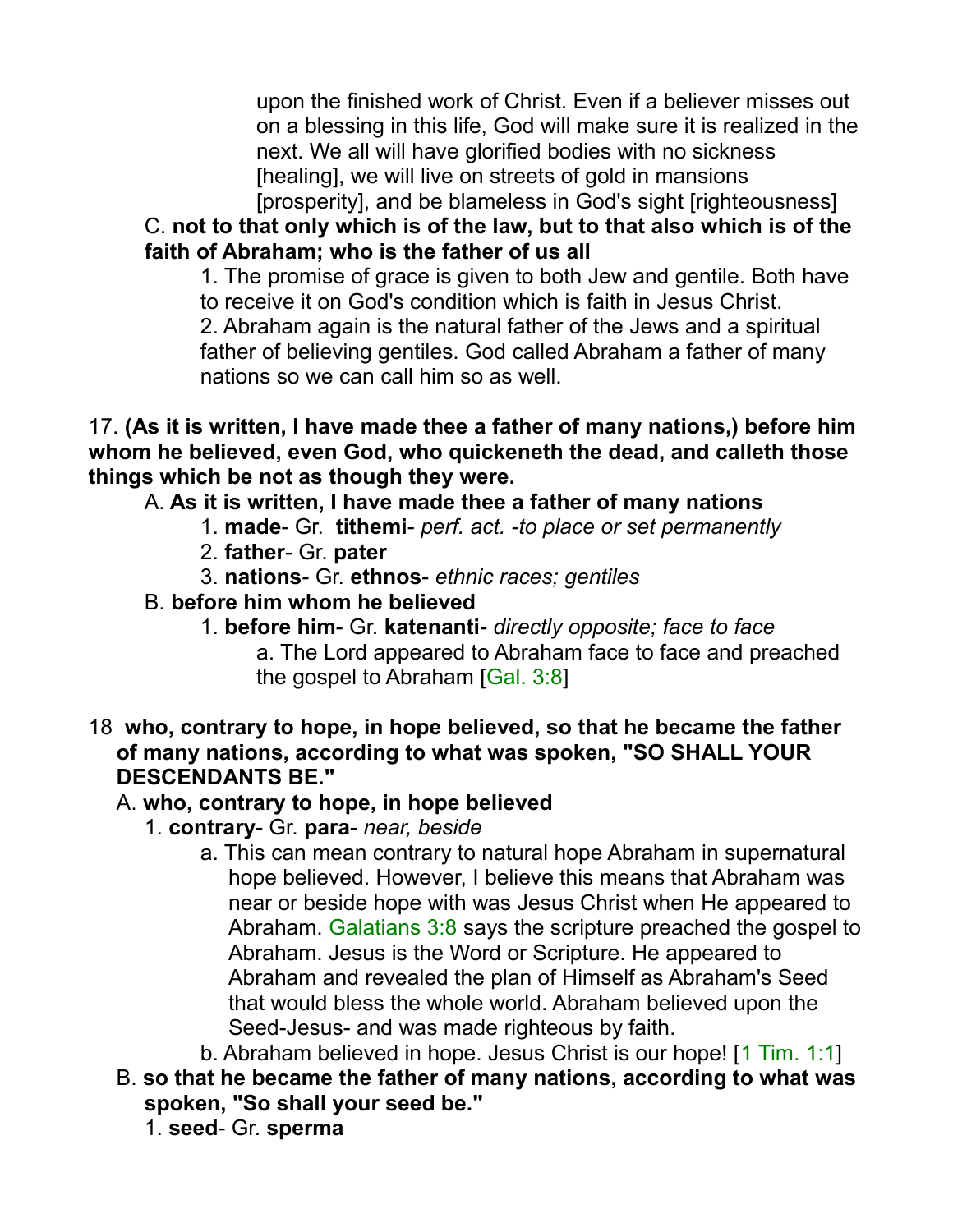- a. The gospel is for all the nations because it is not based upon law [merit] but upon grace [unmerited favor].
- 19. **And not being weak in faith, he did not consider his own body, already dead (since he was about a hundred years old), and the deadness of Sarah's womb.**
	- A. **And not being weak in faith**
		- 1. **weak** Gr. **atheneo** *to be feeble.*
	- B. **he did not consider his own body, already dead (since he was about a hundred years old)**
		- 1. **consider** Gr. **katanoeo** *to consider attentively, fix one's eyes or mind upon*
			- a. This is how Abraham was not weak in faith. He did not attentively consider the natural circumstances. The more we look at natural circumstances the more weak we become in faith. We need to feed our faith in God's Word. Any living thing that does not feed, will grow weak and die. Abraham fed his faith in God's promises.
			- b. God did a miracle in Abraham's body. He caused his generational powers to come alive and he had many more children after this!

### C. **and the deadness of Sarah's womb**

- 1. **deadness**-Gr. **nekrosis**
- 2. **womb** Gr. **metra**
- 3. God actually performed two miracles on Sarah. She had been barren all of her life AND she had gone through menopause and the time ceased that she could bear a child even if she became fertile again. God both caused her to be fertile but caused her generational power to come alive again.
- 4. All the women of the Patriarchal period were barren and God supernaturally opened their wombs and caused them to bear. This included Sarah, Rebecca, and Rachel. This was to show that fruit that God accepts is the fruit he creates and brings forth by His own power. These women could not bear on their own. They had to have the grace of God given to them to bear. The Messiah could only come by God's grace and not by man's own abilities. The Salvation offered through the Messiah likewise is by God's grace and not by man's abilities.

#### 20. **He staggered not at the promise of God through unbelief; but was strong in faith, giving glory to God;**

A. **He staggered not at the promise of God through unbelief**

1. **staggered**- Gr. **diakrino**- *decide between to ways, to hesitate, to contemplate two different things*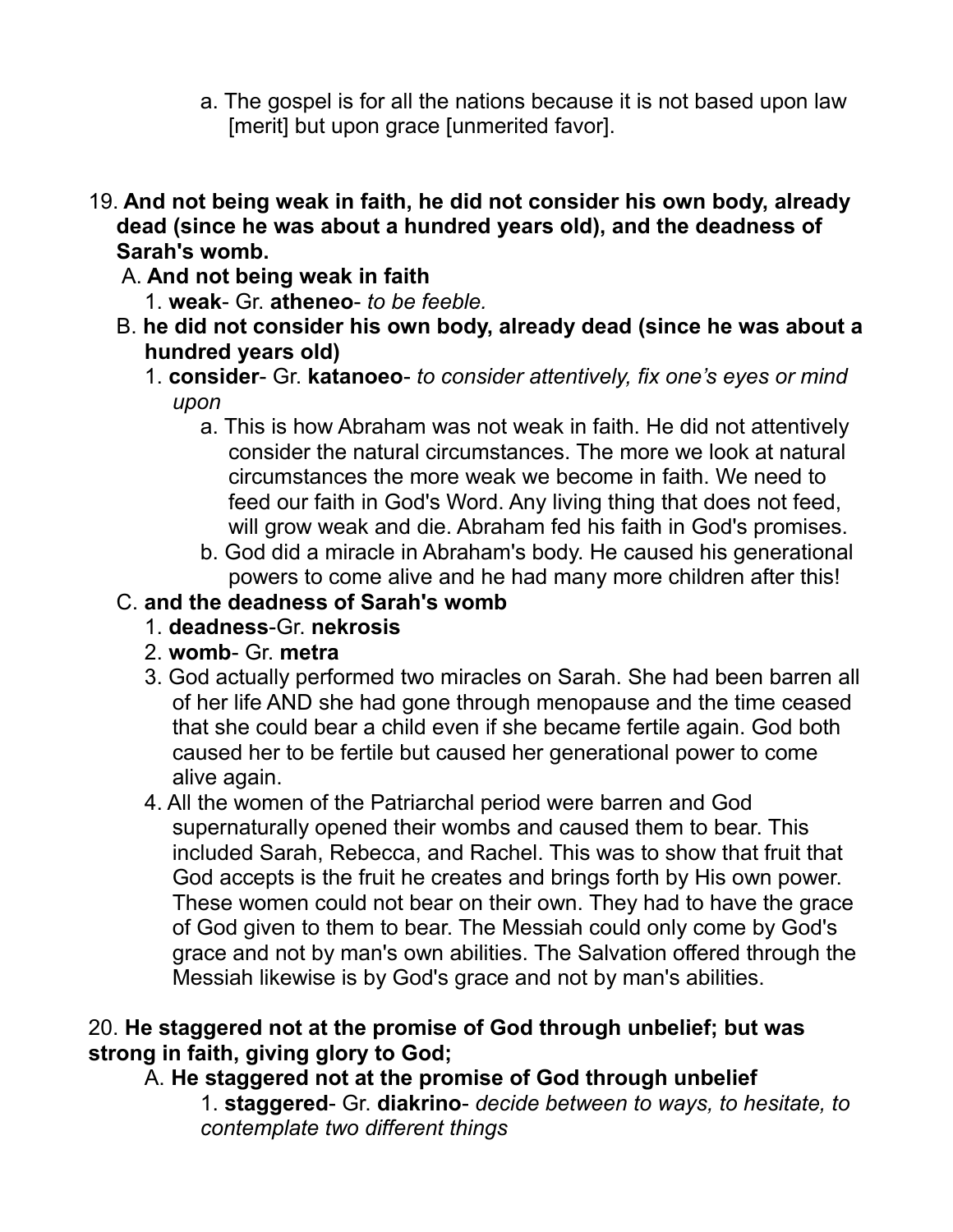### 2. **unbelief**- Gr. **apistia**- *no faith, faithless*

3. Abraham did not look back and forth from his natural circumstances and God's promise. He only looked at God's promise and grew strong in faith.

## B. **but was strong in faith**

### 1. **strong**- Gr. **endunamoo**- *to be empowered*

a. We are empowered when we are in faith, but we are powerless when we are not.

### C. **giving glory to God**

### 1. **glory**- Gr. **doxa**- *esteem, opinion, honor, worship*

a. Abraham gave esteem to God and not his circumstances. He only considered what God promised and not what he could see. When we esteem God's will we give Him glory.

#### 21. **And being fully persuaded that, what he had promised, he was able also to perform.**

# A. **And being fully persuaded**

1. **fully persuaded**- Gr. **plerophoreo**- *pleroo- full; phero- to bear or wear- to fully put on or be convinced*

a. Abraham "fully put on" God's promise. He owned it! He fully bought it and wore it. Some people just window shop God's promises. They just look at it or may try it on for a second, but they do not buy it, put it on fully, and wear it around in their daily lives!

# B. **what he had promised, he was able also to perform**

### 1. **able**- Gr. **dunatos**- *have dynamic power*

# 2. **perform**- Gr. **poieo**

a. God has dynamic power to do what He has promised. No word from God is devoid of the power to fulfill itself. [Luke] 1:37- lit. translation] God has placed His power in His word that is able to fulfill and bring itself to fulfillment like a seed has life and power within it to fulfill itself in harvest.

# 22. **And therefore it was imputed to him for righteousness.**

### A. **imputed**- Gr. **logizomai**- *put in account*

1. Righteousness was merely imputed to Abraham because he lived before the cross. After the cross and resurrection not only is righteousness imputed to us but also imparted into us by the new birth

# 23. **Now it was not written for his sake alone, that it was imputed to him;**

A. This promise was not just for Abraham, but to all of us who have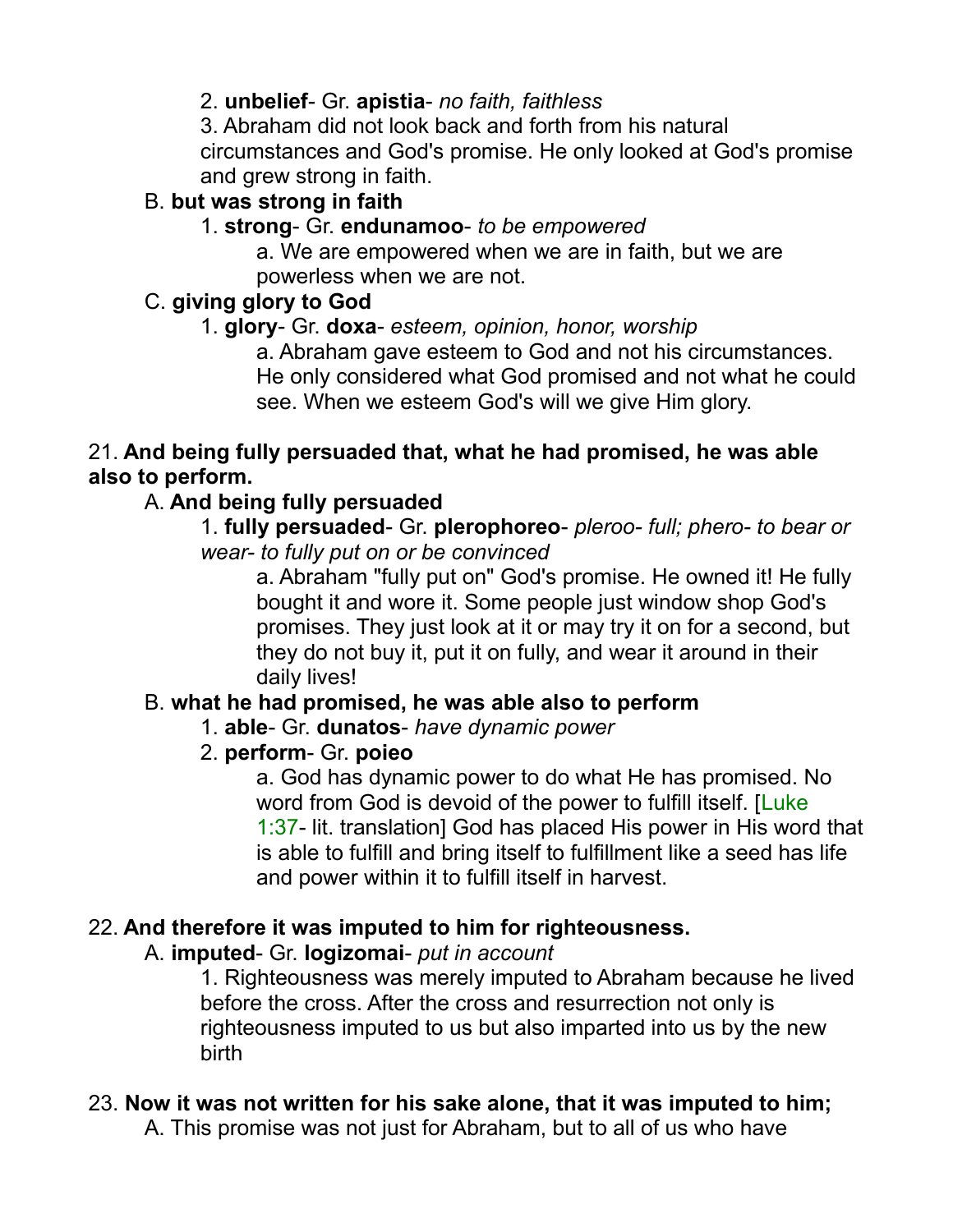beleived upon His seed- Jesus Christ. Righteousness is put on our account as well.

### 24. **But for us also, to whom it shall be imputed, if we believe on him that raised up Jesus our Lord from the dead;**

### A. **But for us also, to whom it shall be imputed**

1. He is referring to all believers here since there were many in the future yet to believe. That is why Paul uses the word "shall" be imputed. When we believe upon Christ we are born again and we are made righteous- [2 Cor. 5:21] We do not have to wait till heaven to be righteous. This is an important point because many see themselves just as old sinners saved by grace. NO! We are new righteous creations in Christ! [2 Cor. 5:17]

### B. **if we believe on him that raised up Jesus our Lord from the dead**

1. **if**- This is a key word some grace teachers are missing. Some "grace" teachers are teaching that all men are saved automatically irrespective of what they believe. This is a grievous error that has surfaced from time to time since the early days of the church. Here we see that we are made righteous IF we believe upon Him that raised Jesus our Lord from the dead.

#### 2. **raised up**- Gr. **egeiro**

a. We must believe the Father about what He has said about His son in scripture- that His Son is the Lord from heaven, died on the cross for our sins, and was physically raised from the dead on the third day. We MUST believe these things the Father has given His record about in Scripture.

#### 25. **who was delivered up because of our offenses, and was raised because of our justification.**

#### A. **who was delivered up because of our offenses**

1. **delivered up**- Gr. **paradidomi**- *given over*

2. **because of**- Gr. **dia**- *in the accusative case it should be translated "because of".* This is the correct translation of the Greek. The KJV unfortunately translates this that Jesus was delivered up for our offenses. It is correctly translated because of our offenses. This become more critical in the next phrase.

#### B. **and was raised because of our justification**

1. **because**- Gr. **dia**- *in the accusative case it should be translated "because of".*

Again the KJV translates this for our justification which is WRONG! It is correctly translated in the NKJV because of our justification. That is a world of difference! This verse is teaching us that the very